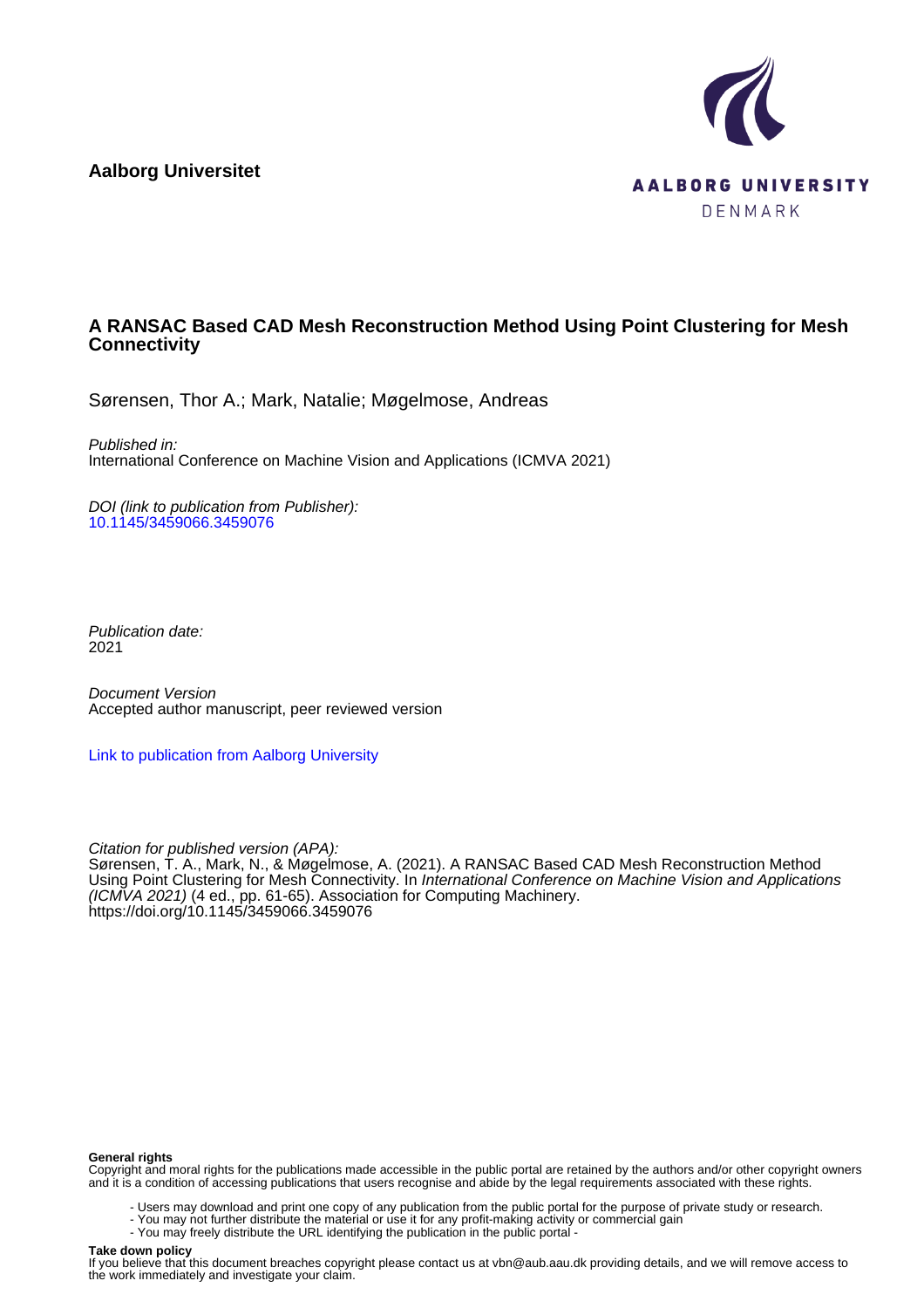# **A RANSAC Based CAD Mesh Reconstruction Method Using Point Clustering for Mesh Connectivity**

Thor A. Sørensen Aalborg University Department of Electronic Systems Aalborg, Denmark tasa17@student.aau.dk

Natalie Mark Aalborg University Department of Electronic Systems Aalborg, Denmark nmark15@student.aau.dk

<span id="page-1-0"></span>Andreas Møgelmose Aalborg University Department of Media Technology Aalborg, Denmark anmo@create.aau.dk

# **ABSTRACT**

Mesh reconstruction is widely used in industrial reverse engineering and other 3D scanning applications. Many of the methods used can accurately and swiftly reconstruct a model from a given input scan dataset – however, in some applications, simplification of the output mesh may be needed to render further computation tractable. This paper presents a method based on a recursive RANSAC point removal approach, where an input point cloud is deconstructed into a set of convex point clusters, each corresponding to a mesh face of the final output model. The combined use of cluster analysis and RANSAC model extraction allows the method to operate on a relatively small number of possible vertex candidates for the final mesh, leading to an output mesh with relatively few faces compared to other approaches.

# **CCS Concepts**

• **Computing methodologies** ➝ **Artificial intelligence** ➝ **Comp uter vision** ➝ **Computer vision problems** ➝ **Reconstruction** • **Computing methodologies** ➝ **Machine learning** ➝ **Learning paradigms** ➝ **Unsupervised learning** ➝ **Cluster analysis** • **Applied** computing  $\rightarrow$  **Physical sciences** and engineering  $\rightarrow$ **Engineering** ➝ **Computer-aided design**

# **Keywords**

Mesh reconstruction; RANSAC; Industrial reverse engineering; Point cloud data; PCL; 3D Scanning;

# **1. INTRODUCTION**

For two decades, real-time or near-real-time 3D model acquisition technology has been available for research purposes [31]. In the last decade with the release of relatively inexpensive 3D acquisition tools such as the Kinect and similar commercial devices, this technology has become available for wide use in industrial and commercial applications. A common use case of 3D scanning technology is construction of a 3D model or mesh based on point cloud data from a scanned object or scene. This task is commonly referred to as the mesh reconstruction problem. For example, mesh reconstruction is applied in scanning machines in the healthcare



**Figure 1. Example of a point cloud scan of an I-beam.**

sector [32], scene reconstruction from LiDAR systems in robotics applications [33], and industrial reverse engineering [34]. Many different techniques exist to perform mesh reconstruction on 3D scans. The motivation for the development of this method was a use case of robot path planning on surfaces of steel beams (as an example se[e Figure 1\)](#page-1-0), specifically for the task of robotic painting of steel constructions. For painting (as well as other similar scenarios) the following three criteria are desired:

- Minimize number of polygons in the output mesh
- No smoothing of object geometry allowed
- Preserve planar surfaces whenever possible

The above characteristics help in ensuring an even layer of paint can be applied.

These criteria naturally led to the development of a method considering the case of objects constructed from planes, which is presented in this paper. While this constraint does prohibit the method from work on some objects, in particular those with curved surfaces, there are certainly also many real-world objects which do fulfill this criterion, steel beams being an obvious example.

This paper is structured as follows. In section 2, the two main concepts of the method will be explained and some of their previous uses will be listed. Sectio[n 3](#page-2-0) provides the reader with a short review of related topics, focusing especially on other mesh reconstruction algorithms. In section 4, the proposed new method is explained using a simple test model, and in section 5 the performance of the algorithm on various other objects is shown.

# **2. BACKGROUND**

The proposed algorithm consists of two main parts: The surfaces of the object are found using a RANSAC-based approach, and the connectivity of the mesh is derived from clustering of the point cloud.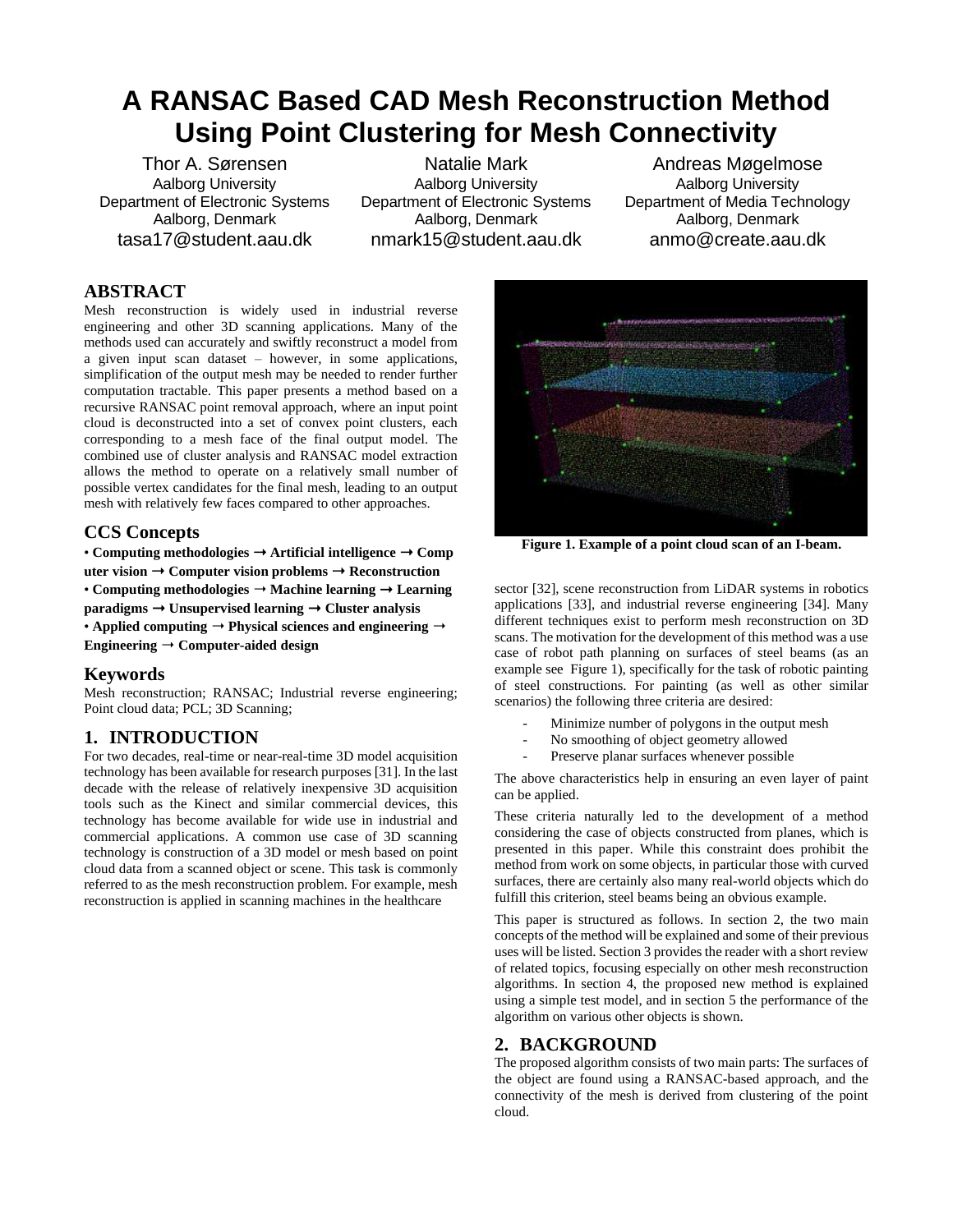# **2.1 RANSAC**

RANSAC, or RANdom SAmple Consensus, first proposed by Fischler and Bolles [3], is a family of methods for stochastic regression fitting of geometric primitives to point data sets, which rejects outliers from the data set by only considering the immediate neighborhood of the shape being fitted [4] [\(Figure 2\)](#page-2-1).



**Figure 2. RANSAC fitting of a line.**

<span id="page-2-1"></span>RANSAC is commonly used in computer vision applications involving cameras or other imaging sensors for its ability to reject large numbers of outliers, finding uses such as visual odometry [3] and shape detection [4]. Because of this robustness, many different alterations and additions to the original method exists, including parallel and distributed versions [5-6], Machine-Learning enhanced fitting [7-8], and adaptive RANSAC methods [9]. Choi et al [10] provide a useful review of various RANSAC methods and their characteristics.

## **2.2 kNN Radius Filter & ECE**

kNN (k-Nearest-Neighbor) is a category of classification methods where data is classified by only looking at the  $k$  nearest neighbors in the dataset [11]. This method uses a kNN based neighborhood density filter to remove outliers from the data set [\(Figure 3\)](#page-2-2).



<span id="page-2-2"></span>**Figure 3. Sample points in a kNN density filter minimum k=4**

Generally, classifying outliers based on neighborhood density is known as density clustering [13], and this specific method is sometimes known as the Radial Outlier Removal [12]. Many different schemes exist for density-based clustering [13]. The radius-based kNN filter has the useful property of being able to remove the least dense parts of a surface when used on a set of nearplanar points.

ECE (Euclidean Cluster Extraction) uses a similar radius-based approach to classify point data into clusters, but instead of density uses connectivity – a point is in a cluster if it shares at least one neighbor within the search radius  $r$ . [14]

When combined, these methods segment point cloud data by density and connectivity: A point is considered a meaningful part of a cluster when it is connected to other points (ECE), but only if it is in a locally dense area of the point cloud (ROR).

# <span id="page-2-0"></span>**3. RELATED WORK**

These two steps of regression and segmentation will be exploited to reconstruct the scanned model – however, many other methods for reconstructing meshes from scan data exist.

Two of the broad categories of this point cloud to 3D mesh conversion are "iso-surface extraction" methods, which attempt to recreate the surface of the scanned object based on various local and global characteristics of the input scan data [15]; and "model fitting" methods, which attempt to fit multiple geometric primitives on the input data set until a reasonable approximation of the original object or scene geometry has been constructed [4].

## **3.1 Surface Extraction**

One of the earliest surface extraction methods *Marchine Cubes* (MC), proposed by Lorensen and Cline [16], splits the input point cloud into cells that are classified as one of several cubes. Shu et al [17] proposed an adaptive version (AMC) that allows resizing of mesh faces depending on local shape, reducing output size. Nilson [18] solved a common problem in MC of mesh smoothness and degeneration of the mesh using a dual surface approach, while Pöthkow et al [19] used a Monte-Carlo method for resolving this same problem, avoiding the complicated logic often needed to classify the surface into one of the cube types by using a probabilistic approach.

Another type of method for surface extraction uses 3D alpha shapes, which rely on a generalization of the convex hull to nonconvex surfaces (Edelsbrunner and Mücke, [20]). Several methods have been developed that use alpha shapes to reconstruct surfaces [21-23].

Common to both types is that they make no attempt at simplifying the output meshes and prefer a smooth mesh representation of the output – while a desired result may be reached with post-processing of the mesh, they are not ideal for the motivating task of this paper.

Jenke et al [24] proposed a novel Bayesian probabilistic method for surface reconstruction that redefines the reconstruction problem in terms of finding a maximum likelihood surface. Recently, a similar redefinition of the problem has also been attacked with a dictionary learning algorithm by Xiong et al [25], and another machine learning approach using a deep learning method was developed by Williams et al [26]. These statistical optimization methods are wellsuited for reconstructing sharp-edged objects without smoothing the geometry, but still require processing to reduce mesh size.

# **3.2 Similar Methods**

Specifically, for tasks where minimizing mesh faces is required such as CAD reconstruction, primitive-fitting methods are more commonly used as they render the final mesh minimal in size.

Arven et al. proposed a method for fitting CAD models to a scene using a convolutional neural network, and presented a large data set for future research into the topic of learned CAD model fitting [29].

Shabayek et al. developed a cross-section based method for CAD reconstruction, slicing a point cloud along its principal axis and reconstructing a model using these cross-sections to preserve connectedness [27].

A similar hybrid approach to the one presented here, using point segmenting and primitive fitting was developed by Friedrich et al [28], using cylinders, boxes and planes as primitives, however no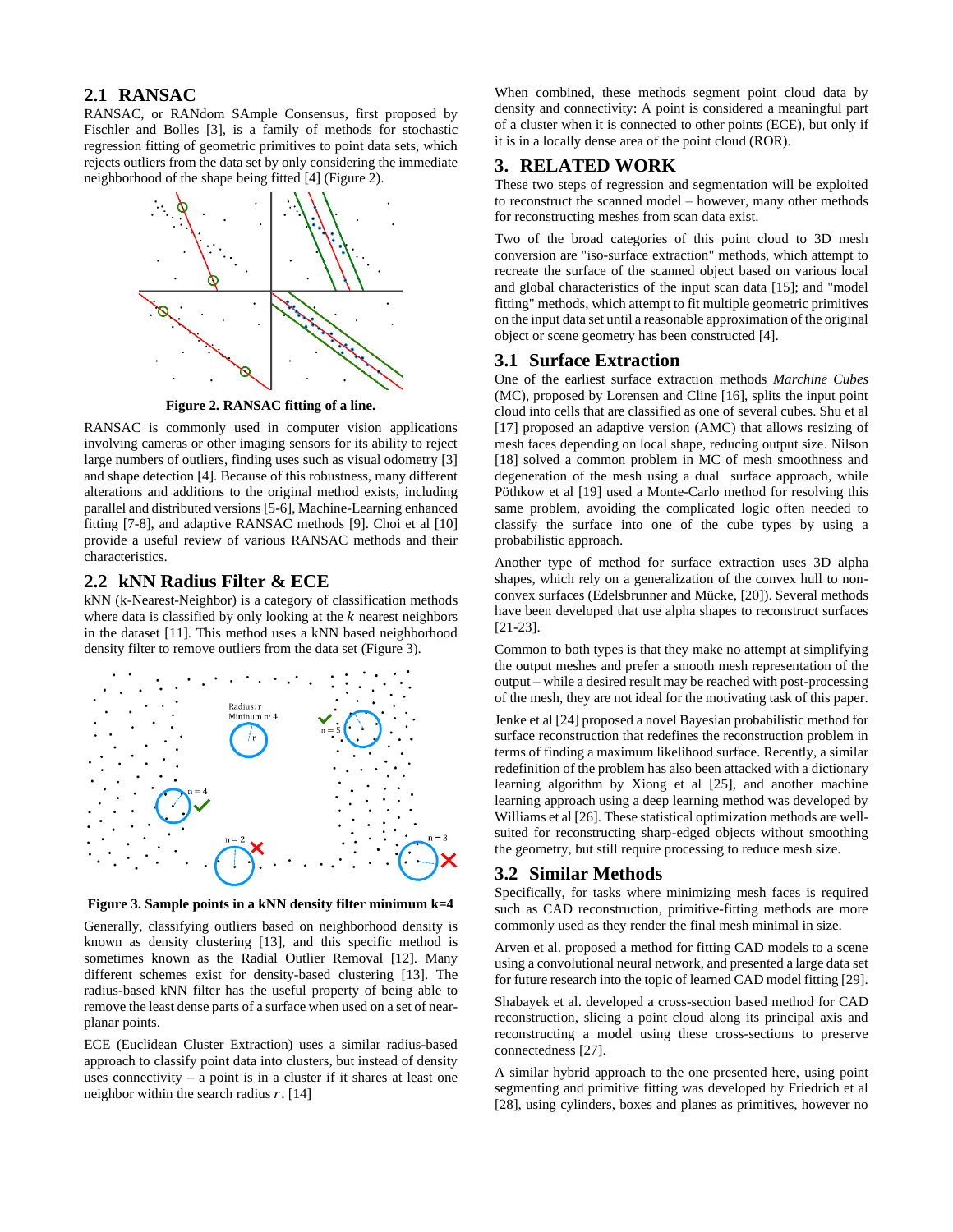attempt was made to assert the connectivity of the output mesh, only to correctly deconstruct a model into primitives.

# **4. METHOD**

Like all mesh reconstruction algorithms, the aim of the method is to take as input a point cloud acquired from a data acquisition tool such as a 3D scanner, and output an accurate mesh representing the scanned object. In addition to that, our method reproduces the mesh with as few surfaces as possible.

A diagram of the proposed method can be seen in [Figure 4,](#page-3-0) with the colors of the diagram representing the main steps of the method: Deconstructing the input into planes (orange), finding convex point clusters corresponding to mesh faces in the output model (green), calculating the locations of possible vertices in the output model (purple), and assembling the mesh using the found faces and vertices (blue).



**Figure 4. Method overview.**

<span id="page-3-0"></span>The rest of this section will explain each of these four steps in the above order, concluding with the assumptions that the method makes about the input data, and the implications this has for the usage of the algorithm on generic point cloud data.

## **4.1 RANSAC Plane Deconstruction**

As configuration, this algorithm takes two radii: A RANSAC selection radius r, and feature size R where  $r \ll R$ . In the first step, the input point cloud is segmented into sets of co-planar points. RANSAC is used to determine the best-fit plane on the point cloud. The coefficients of the normal equation

$$
ax + by + cz + d = 0
$$

for the best-fit plane is saved to a list, and the RANSAC inlier points are removed from the input point cloud. This is then repeated recursively, ending when the RANSAC plane fitting fails, meaning the input point cloud contains less than 3 points [\(Figure 5\)](#page-3-1).



**Figure 5. Plane deconstruction flowchart.**

<span id="page-3-1"></span>In the following steps, the plane equations are used to determine the locations of vertices of the final output mesh, while the plane inliers are used to determine the connectivity of the vertices into mesh faces of the output.

The effect of this deconstruction process on a simple test point cloud can be seen in [Figure 6:](#page-3-2) In each iteration, the best-fit RANSAC plane (green) is found for the input data (red). Its inliers are then added to a list of planar points, and the inliers are removed from the input point cloud. This process continues until a plane can no longer be fitted to the input, and the point cloud has been emptied.



**Figure 6. Example of four iterations of plane deconstruction.**

# <span id="page-3-2"></span>**4.2 kNN-filtering & Clustering**

The list of planar points forms a one-to-one relationship with the faces of the scanned model, if the model is strictly convex. Since this is rarely the case, processing is needed such that the planar points can be converted into a set of "point polygons" corresponding to mesh faces of the output mesh. This is achieved by processing each plane of points in the following way:

- A kNN density filter is used to remove less dense parts of the point cloud. This removes edges of the point clusters and outliers from each plane.
- Points that lie on the interior of a plane but close to an intersection of two planes are removed. This ensures that every cluster is convex in the plane.
- The remaining points are then clustered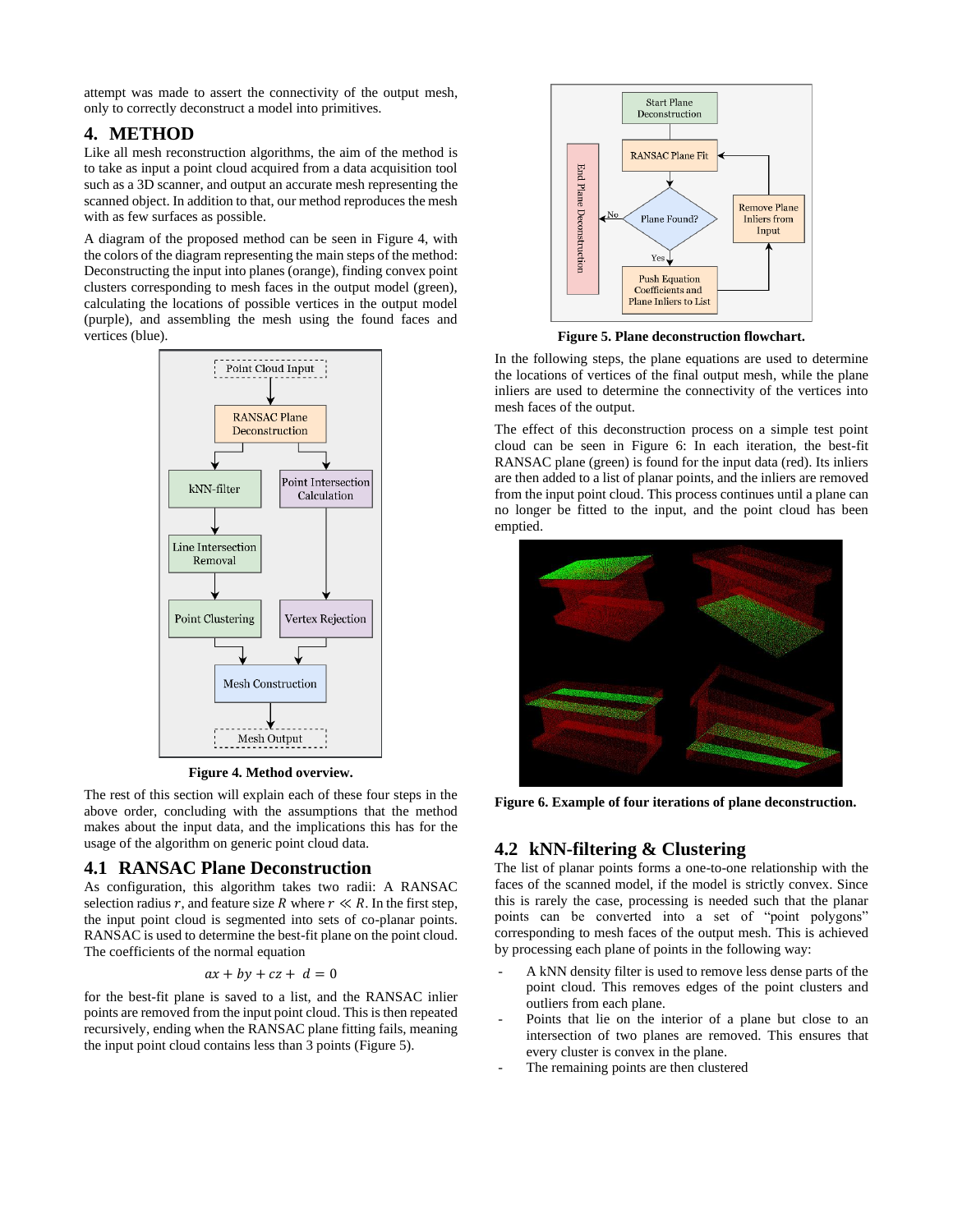The next section will show that such a clustering of the points leads to a simple way to triangulate and reconstruct the faces of the scanned model.

#### *4.2.1 kNN Filtering*

A kNN density histogram for the points of each plane is built, using the feature radius *. This iterates through each point, counting the*  $k$  nearest neighbors of that point, until the next nearest neighbor is outside the radius  $R$ . A typical result of this can be seen in Figure [7.](#page-4-0) Points on the interior of a surface have many neighbors ( $k \approx$ 190), points near the edge of a surface have progressively fewer as the edge is approached ( $k \approx [90; 180]$ ), while points not on a surface have few neighbors ( $k \approx 20$ ).



<span id="page-4-0"></span>**Figure 7. Neighborhood density histogram (blue) and cumulative distribution (orange)**

Valid values of k for the kNN filter are values that filter outliers and part of the edges, without removing many points on the interior of the planes. On the histogram, this is the "tail" area of the curve, below the main lobe (shaded green on [Figure 7\)](#page-4-0). Selection of the kNN filter criterion is done using cumulative thresholding. When the accumulated neighborhood density exceeds a threshold, the reached value is selected for  $k$ , and points with fewer than  $k$ neighbors are discarded. An example of the filter being applied to a plane can be seen i[n Figure 8,](#page-4-1) removed points marked in orange. The two faces shown are the top of the lower plate of the I in the Ibeam. They are mistakenly connected via the ends of the I-beam which necessarily must contain a few points in the same plane as this plate.



**Figure 8. The points removed by the kNN filter.**

<span id="page-4-1"></span>Note that some points are removed from the interior of the surface. While this is an unintended consequence of the filtering, is does not impact the performance of the algorithm, as there are still many

points available on each face. The advantage of this filtering is clear, though: The two narrow lines which connect disjoint faces on the figure due to the 3D nature of the object are removed, leaving us with two separate faces.

#### *4.2.2 Line Intersection Removal*

Next, the list of plane equation is traversed, and a line equation for each of the intersections of two planes in the object is obtained. The distance from each point in each plane to this intersection is calculated and points closer than the RANSAC selection radius  $r$ are removed.



**Figure 9. Line intersections shown in blue**

<span id="page-4-2"></span>For each plane, this creates a number of convex-shaped point sets [\(Figure 9\)](#page-4-2). Each of these point sets will become a polygon in the final mesh.

#### *4.2.3 Point Clustering*

Because of the previous steps, all point sets separated by planes are now separated by a distance of at least  $2r$ . The final step of the clustering process classifies the point sets into clusters by Euclidean nearest-neighbor distance, using a threshold value slightly below  $2r$ , which separates them [\(Figure 10\)](#page-4-3).

| <b><i><u>ALCOHOL:</u></i></b><br><b>PERSON</b><br>æ.<br>88<br><br>.<br>m<br><br><br> |                                                                                         | <br><br><br><br>.<br><b><i><u>INFERSION</u></i></b><br><br>.<br>.<br>.<br>9393<br>.<br><b><i><u>Participant</u></i></b><br><br><b>REPORT</b> | <br>201222<br><br><br><br><b>East</b><br><br><b><i><u>PARK AND</u></i></b><br><br><b>BROW</b><br><br><br> |                                                                                                                                                            | <br><br><br><br>.<br><br>.<br>.<br>.<br>.<br><br><br>.<br><br><br>$10 - 10 = 10$                                     |
|--------------------------------------------------------------------------------------|-----------------------------------------------------------------------------------------|----------------------------------------------------------------------------------------------------------------------------------------------|-----------------------------------------------------------------------------------------------------------|------------------------------------------------------------------------------------------------------------------------------------------------------------|----------------------------------------------------------------------------------------------------------------------|
| $1.11 - 1.0$<br><br>83<br><br>tumas.<br>Kana (k<br>.<br>.<br>.<br>mm<br>             | <b>BEER SERVICES SERVICE</b><br><u> Benediga</u><br>states in addeptate comments to one | 56-8<br><br>8295<br><b>Sec. 200</b><br>.<br>.<br>.<br><br><br><br><br><b>STATISTICS</b><br>.                                                 | .<br><br>概要<br><br><br>.<br><br><br>.<br>.<br>.<br><br><b><i><u>PARK COMP</u></i></b><br>                 | estates was soona aant aantarentenen<br><u> 1999 - Jan Albert Star</u><br>,,,,,,,,,,,,,,,,,,,,,,,,,,,,,,,,,,,,<br><u> 1998 - Alban Martin, Amerika</u><br> | <b>Part 21 1979</b><br><br><br><br><br><b>SECTION</b><br>.<br><br>.<br>.<br>.<br><br><br><br>.<br><b>Section</b><br> |
| <br><br>.<br>63<br><br>mm<br>----<br><br>.<br>.<br>.                                 |                                                                                         | <br><br><br>.<br><br><br><br>.<br><br><br>.<br><br>.<br>.<br><br><b>ALC: YES</b><br>.                                                        | .<br><br><b>PAGE</b><br>SH 19<br>m i l<br>-----<br><b>SATIST</b><br><br><b>There</b><br>.                 |                                                                                                                                                            | <br><br><br>.<br><br>.<br>.<br>.<br><br>.<br>.<br>.<br>.<br>.<br>.<br><br>                                           |
|                                                                                      |                                                                                         |                                                                                                                                              |                                                                                                           |                                                                                                                                                            |                                                                                                                      |

**Figure 10. A plane before and after clustering.**

<span id="page-4-3"></span>After processing every plane, the point cloud is now split apart into several clusters that each correspond to a convex part of the final mesh [\(Figure 11\)](#page-4-4).

<span id="page-4-4"></span>

**Figure 11. The point cloud after clustering.**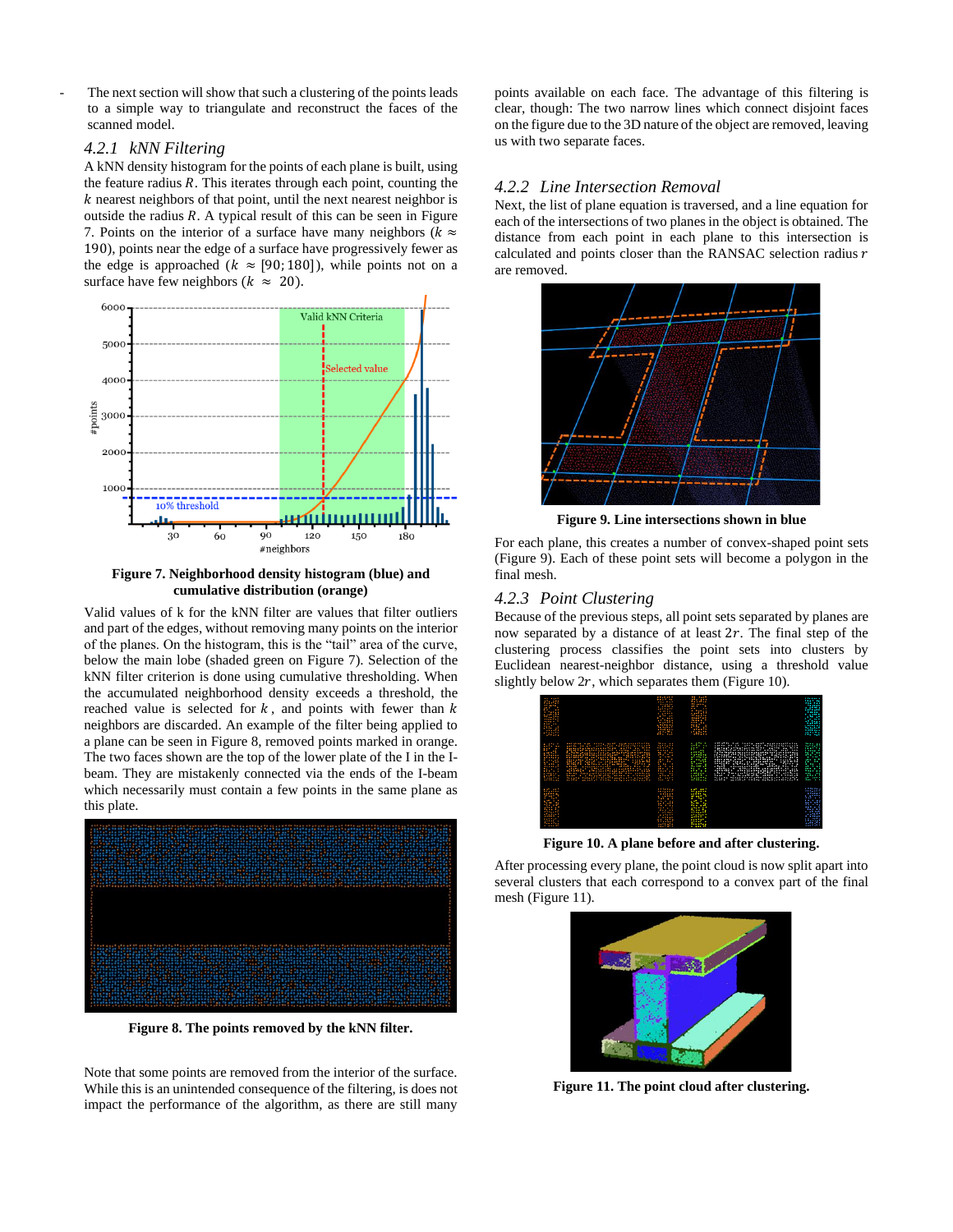### **4.3 Model Vertex Selection**

Next, the mesh vertices are found by intersecting triplets of plane equations

 $ax + by + cz + d = 0$ 

using the formula for the intersection point  $P[30]$ 

$$
P_{i,j,k} = \frac{-d_i(n_j \times n_k) - d_j(n_k \times n_i) - d_k(n_i \times n_j)}{\det(A)}
$$

where

$$
A = [n_i, n_j, n_k] = \begin{bmatrix} a_i & a_j & a_k \\ b_i & b_j & b_k \\ c_i & c_j & c_k \end{bmatrix}
$$

Since every triplet of planes is considered, this produces many unneeded intersection points. Selecting the subset corresponding to the vertices of the original scanned model is first done by bounding box check (near-parallel planes intersect far away from the object) or distance search to the previously found point clusters:

- A list of mesh face vertices is created for that cluster.
- The distance  $d$  from each intersection point to the cluster is checked. If  $d < R$ , a copy of the point is added to the list of face vertices.
- Intersection points that are not part of a list of face vertices are discarded

This leaves only the intersection points that are close enough to a cluster that it could be part of a mesh face [\(Figure 12\)](#page-5-0).



<span id="page-5-0"></span>**Figure 12. The intersections before (left) and after (right) selection.**

### **4.4 Mesh Construction**

Each of the clusters now contains a small number of points, corresponding to a vertex in that cluster's part of the mesh. These mesh vertices are near the corners of the cluster [\(Figure 13\)](#page-5-1)

|  | .              |  |
|--|----------------|--|
|  | .              |  |
|  | .              |  |
|  | .              |  |
|  | $\sim$<br>.    |  |
|  | .<br>٠<br>٠    |  |
|  | .              |  |
|  | .              |  |
|  | .              |  |
|  | .              |  |
|  | .              |  |
|  | .              |  |
|  | .              |  |
|  | .<br>a e       |  |
|  | .              |  |
|  | .              |  |
|  | $-1.11 - 1.11$ |  |
|  |                |  |

**Figure 13. A cluster and its vertices.**

<span id="page-5-1"></span>Since the cluster is guaranteed convex, the mesh vertices can be joined into a mesh with a radial sweep algorithm; Now the final mesh can be constructed by iterating through each of the unconnected mesh polygons, joining two meshes if they contain coinciding points. In this way, the final model reconstruction is assembled [\(Figure 14\)](#page-5-2).



<span id="page-5-2"></span>**Figure 14. All the meshes of a plane are connected (top) and assembled (bottom).**

### **4.5 Input Assumptions & Method Limitations**

The method makes two main assumptions about the data. First, that the input point cloud has constant point density on the sampled model (example in [Figure 15\)](#page-5-3). Second, that the model to be reconstructed is well-approximated by a set of planar surfaces (example cross-section in [Figure 16\)](#page-5-4).

| $\cdot$ $\cdot$ $\cdot$<br>٠             |                           |
|------------------------------------------|---------------------------|
| ٠<br>$\bullet$<br>٠<br>$\cdot$<br>٠<br>٠ |                           |
| $\bullet$<br>٠                           | $\cdot$ $\cdot$           |
| ٠<br>$\ddot{\phantom{0}}$<br>٠<br>٠      | ٠<br>$\ddot{\phantom{0}}$ |
| $\sim$ $\sim$<br>٠<br>٠<br>٠<br>$\cdot$  |                           |

#### <span id="page-5-3"></span>**Figure 15. Constant (left) versus non-constant density (right).**

The constant-density assumption is used during the clustering process, where a non-constant density will make the kNN method used to filter the point cloud invalid. A point cloud that does not have constant density will need to be resampled before it can be processed.



<span id="page-5-4"></span>**Figure 16. Planar (left) versus non-planar (right) cross-section**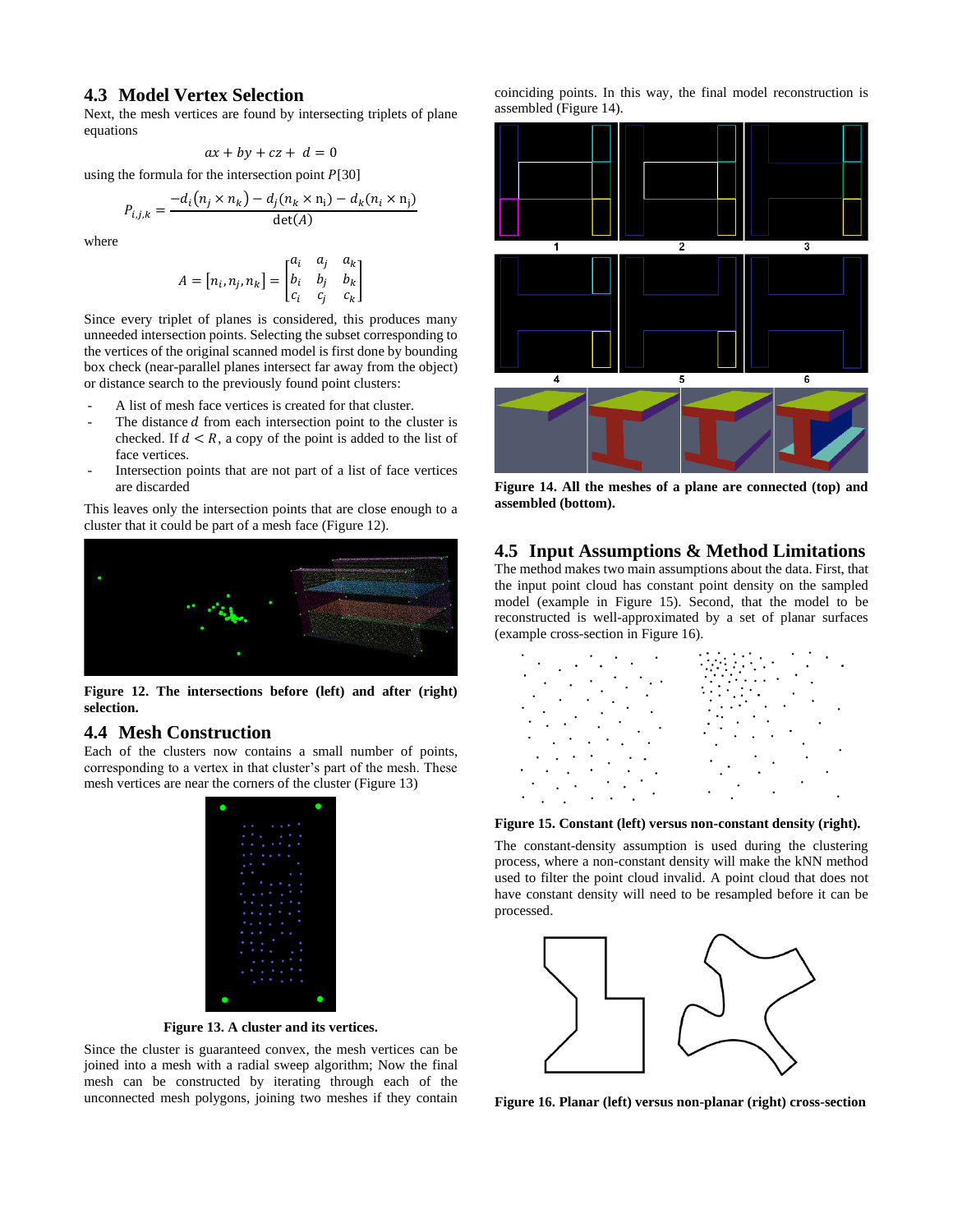The assumption of being well-approximated by planes is introduced by the choice of planes as the RANSAC model that are fit to the point cloud. This could be expanded to include other models, if determining intersections of the various models chosen remain feasible.

## **5. RESULTS**

This section shows the results of applying the method to four different models – three representative of the motivating task, the Wedge Beam, Diamond Profile, and Z-beam, and one input model showing when the method tends to stop working, the Icosahedron [\(Figure 17\)](#page-6-0).



**Figure 17. Left to right: Wedge Beam, Diamond Profile, Zbeam, Icosahedron**

<span id="page-6-0"></span>Points have been sampled evenly on the models with a point density of approximately 4 points per square unit. The algorithm was run with  $r = 0.5$  and  $R \approx [2.5; 8]$  depending on the model in question. The results can be seen in table 1 and [Figure 18.](#page-6-1)

| Model      | Wedge    | <b>Diamond</b> | Z-beam   | <b>Icosa</b> |
|------------|----------|----------------|----------|--------------|
| Points     | 107,311  | 119,466        | 430,869  | 51,080       |
| R          | 2.4      | 4.0            | 7.9      | 4.0          |
| Success?   | Yes      | Yes            | Yes      | No           |
| Orig. Size | 44 faces | 32 faces       | 28 faces | 20 faces     |
| New Size   | 56 faces | 40 faces       | 30 faces |              |
| Increase   | 27.3%    | 25.0%          | 7.14%    |              |

**Table 1: Test results**



**Figure 18. The three successfully reconstructed models.**

<span id="page-6-1"></span>The method successfully reconstructed three out of the four models, yielding an average increase of only 19.81% in size of the reconstructed model, compared to the original CAD files that the point clouds have been sampled from.This is an acceptable increase compared to the several orders of magnitude difference between the point clouds and the model size.

The final model, the icosahedron, was successfully segmented and clustered by the algorithm, but could not be assembled, instead resulting in the model seen in [Figure 19.](#page-6-2)



**Figure 19. The icosahedron reconstruction. Note the missing face.**

<span id="page-6-2"></span>This model presents a challenge for the method, for the following reasons: Firstly, the angles that the faces make with each other are shallow, while the internal angles of the triangles are sharp. This makes it difficult to pick a feature size R such that all intersection points get correctly assigned to their cluster, without missing any faces. Secondly, many more than three faces meet in a single point, which means that multiple similar intersection points are found near each vertex of the icosahedron. This makes correctly connecting the faces challenging without a way to reject duplicates.

# **6. CONCLUSION & FUTURE WORK**

A novel RANSAC-based method for reconstructing CAD meshes based on 3D scan data has been presented. The method successfully recreated sharp-edged models from 3D scans of CAD models, with an average increase in the size of the model of only 19.81%. Some challenges for using the method still appear. Choosing functioning parameters for the RANSAC rejection distance, feature size  $R$ , and threshold such that the method works can be difficult, and the method has issues recreating objects with wide angles and where many faces share a vertex.

Future work will first focus on testing the method in various other scenarios to confirm its robustness against noise; then on developing good metrics for picking the feature size of an object so the algorithm works. Finally, modifications so that the method can handle pathologic data such as the Icosahedron model presented could be done.

# **7. ACKNOWLEDGEMENTS**

The method implementation was done using the Point Cloud Library (https://pointclouds.org/)[12], which provides fast implementations of RANSAC and the kNN-based radius searches. The sampling of points and images of the test models in section 5 were created using CloudCompare[29], a free open tool for handling and processing point clouds. The project was initially based on a proposal and dataset for surface reconstruction of beams provided by the Danish company Inropa to the authors of this paper – that data is not publicly available, so other test objects have been created.

## **8. REFERENCES**

- [1] M. A. Fischler and R. C. Bolles. 1981. "Random Sample Consensus: A paradigm for model fitting with applications to image analysis and automated cartography." In *Communications of the ACM, 24(6):381–395.*
- [2] D. Scaramuzza, F. Fraundorfer and R. Siegwart, "Real-time monocular visual odometry for on-road vehicles with 1-point RANSAC," *2009 IEEE International Conference on*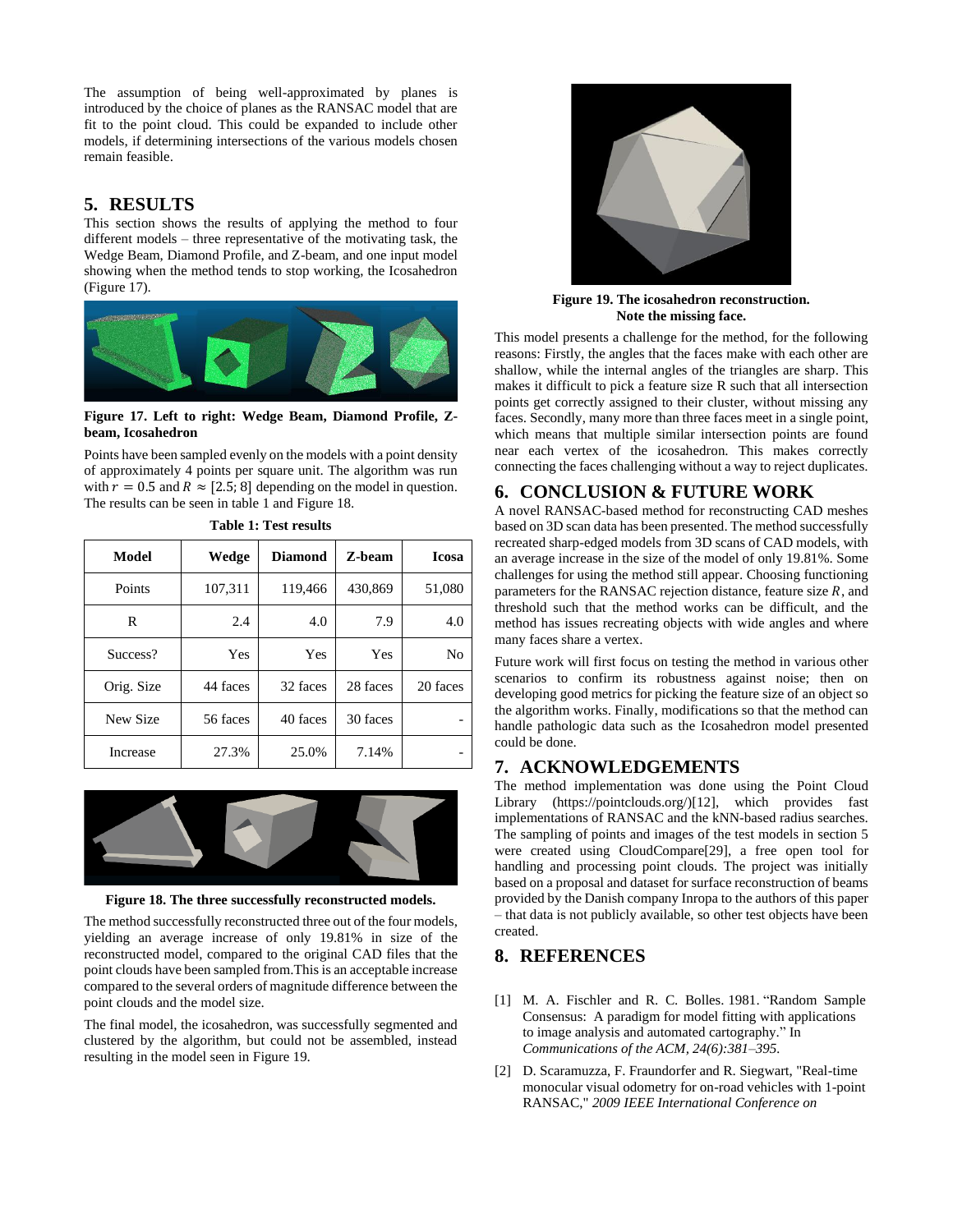*Robotics and Automation*, Kobe, 2009, pp. 4293-4299, doi: 10.1109/ROBOT.2009.5152255.

- [3] K. Derpanis, "Overview of the RANSAC Algorithm", 2010, Image Rochester NY.
- [4] Schnabel, R., Wahl, R. and Klein, R. (2007), Efficient RANSAC for Point‐Cloud Shape Detection. Computer Graphics Forum, 26: 214-226. doi:10.1111/j.1467- 8659.2007.01016.x
- [5] Xu, M.; Lu, J.: 'Distributed RANSAC for the robust estimation of three-dimensional reconstruction', IET Computer Vision, 2012, 6, (4), p. 324-333, DOI: 10.1049/ietcvi.2010.0223
- [6] M. Alehdaghi, M. A. Esfahani and A. Harati, "Parallel RANSAC: Speeding up plane extraction in RGBD image sequences using GPU," *2015 5th International Conference on Computer and Knowledge Engineering (ICCKE)*, Mashhad, 2015, pp. 295-300, doi: 10.1109/ICCKE.2015.7365845.
- [7] Eric Brachmann, Carsten Rother; Neural-Guided RANSAC: Learning Where to Sample Model Hypotheses. *Proceedings of the IEEE/CVF International Conference on Computer Vision* (ICCV), 2019, pp. 4322-4331
- [8] Volker Rodehorst and Olaf Hellwich. Genetic Algorithm SAmpleConsensus (GASAC) - a parallel strategy for robust parameter esti-mation. InProceedings of the IEEE Computer Society Conferenceon Computer Vision and Pattern Recognition Workshop (CVPRW),
- [9] Raguram R., Frahm JM., Pollefeys M. (2008) A Comparative Analysis of RANSAC Techniques Leading to Adaptive Real-Time Random Sample Consensus. In: Forsyth D., Torr P., Zisserman A. (eds) Computer Vision – ECCV 2008. ECCV 2008. Lecture Notes in Computer Science, vol 5303. Springer, Berlin, Heidelberg. https://doi.org/10.1007/978-3- 540-88688-4\_37
- [10] Choi, Sunglok & Kim, Taemin & Yu, Wonpil. (2009). Performance evaluation of RANSAC family. Proceedings of the British Machine Vision Conference 2009. 24. 10.5244/C.23.81.
- [11] Altman, Naomi S. (1992). "An introduction to kernel and nearest-neighbor nonparametric regression" The American Statistician. 46 (3): 175–185. doi:10.1080/00031305.1992.10475879. hdl:1813/31637.
- [12] Radu Bogdan Rusu and Steve Cousins, 2011 "3D is here: Point Cloud Library (PCL)", IEEE International Conference on Robotics and Automation (ICRA),
- [13] Kriegel, H.-P., Kröger, P., Sander, J. and Zimek, A. (2011), Density‐based clustering. WIREs Data Mining Knowl Discov, 1: 231-240. doi:10.1002/widm.30
- [14] Radu Bogdan Rusu (2009), *Semantic 3D Object Maps for Everyday Manipulation in Human Living Environments* Technische Universitaet Muenchen
- [15] Charles D. Hansen; Chris R. Johnson (2004). Visualization Handbook. Academic Press. pp. 7–11. ISBN 978-0-12- 387582-2*.*
- [16] William E. Lorensen and Harvey E. Cline. 1987. Marching cubes: A high resolution 3D surface construction algorithm. *SIGGRAPH Comput. Graph.* 21, 4 (July 1987), 163–169. DOI:https://doi.org/10.1145/37402.37422
- [17] Shu, R., Zhou, C. & Kankanhalli, M.S. Adaptive marching cubes. *The Visual Computer* **11,** 202–217 (1995). https://doi.org/10.1007/BF01901516
- [18] G. M. Nielson, "Dual marching cubes," *IEEE Visualization 2004*, Austin, TX, USA, 2004, pp. 489-496, doi: 10.1109/VISUAL.2004.28.
- [19] Pöthkow, K., Weber, B. and Hege, H.-C. (2011), Probabilistic Marching Cubes. Computer Graphics Forum, 30: 931-940. doi:10.1111/j.1467-8659.2011.01942.x
- [20] Herbert Edelsbrunner and Ernst P. Mücke. 1994. Threedimensional alpha shapes. *ACM Trans. Graph.* 13, 1 (Jan. 1994), 43–72. DOI:https://doi.org/10.1145/174462.156635
- [21] Guo, B., Menon, J. and Willette, B. (1997), Surface Reconstruction Using Alpha Shapes. Computer Graphics Forum, 16: 177-190. doi: 10.1111/1467-8659.00178
- [22] Chandrajit L. Bajaj, Fausto Bernardini, and Guoliang Xu. 1995. Automatic reconstruction of surfaces and scalar fields from 3D scans. In *Proceedings of the 22nd annual conference on Computer graphics and interactive techniques* (*SIGGRAPH '95*). Association for Computing Machinery, New York, NY, USA, 109–118. DOI:https://doi.org/10.1145/218380.218424
- [23] Maillot Y., Adam B., Melkemi M. (2010) Shape Reconstruction from Unorganized Set of Points. In: Campilho A., Kamel M. (eds) Image Analysis and Recognition. ICIAR 2010. Lecture Notes in Computer Science, vol 6111. Springer, Berlin, Heidelberg. [https://doi.org/10.1007/978-3-642-13772-3\\_28](https://doi.org/10.1007/978-3-642-13772-3_28)
- [24] Jenke, P., Wand, M., Bokeloh, M., Schilling, A. and Straßer, W. (2006), Bayesian Point Cloud Reconstruction. Computer Graphics Forum, 25: 379-388. doi[:10.1111/j.1467-](https://doi.org/10.1111/j.1467-8659.2006.00957.x) [8659.2006.00957.x](https://doi.org/10.1111/j.1467-8659.2006.00957.x)
- [25] Shiyao Xiong, Juyong Zhang, Jianmin Zheng, Jianfei Cai, and Ligang Liu. 2014. Robust surface reconstruction via dictionary learning. *ACM Trans. Graph.* 33, 6, Article 201 (November 2014), 12 pages. DOI:https://doi.org/10.1145/2661229.2661263
- [26] Francis Williams, Teseo Schneider, Claudio Silva, Denis Zorin, Joan Bruna, Daniele Panozzo; Proceedings of the IEEE/CVF Conference on Computer Vision and Pattern Recognition (CVPR), 2019, pp. 10130-10139
- [27] Shabayek, A.; Aouada, D.; Cherenkova, K. and Gusev, G. (2020). Towards Automatic CAD Modeling from 3D Scan Sketch based Representation.In *Proceedings of the 15th International Joint Conference on Computer Vision, Imaging and Computer Graphics Theory and Applications - Volume 1: GRAPP*
- [28] Friedrich, M.; Illium, S.; Fayolle, P. and Linnhoff-Popien, C. (2020 Friedrich, M.; Illium, S.; Fayolle, P. and Linnhoff-Popien, C. (2020). A Hybrid Approach for Segmenting and Fitting Solid Primitives to 3D Point Clouds.In Proceedings of the 15th International Joint Conference on Computer Vision, Imaging and Computer Graphics Theory and Applications - Volume 1: GRAPP
- [29] <http://cloudcompare.org/>
- [30] Weisstein, Eric W. "Plane-Plane Intersection." From *MathWorld*--A Wolfram Web Resource. <https://mathworld.wolfram.com/Plane-PlaneIntersection.html>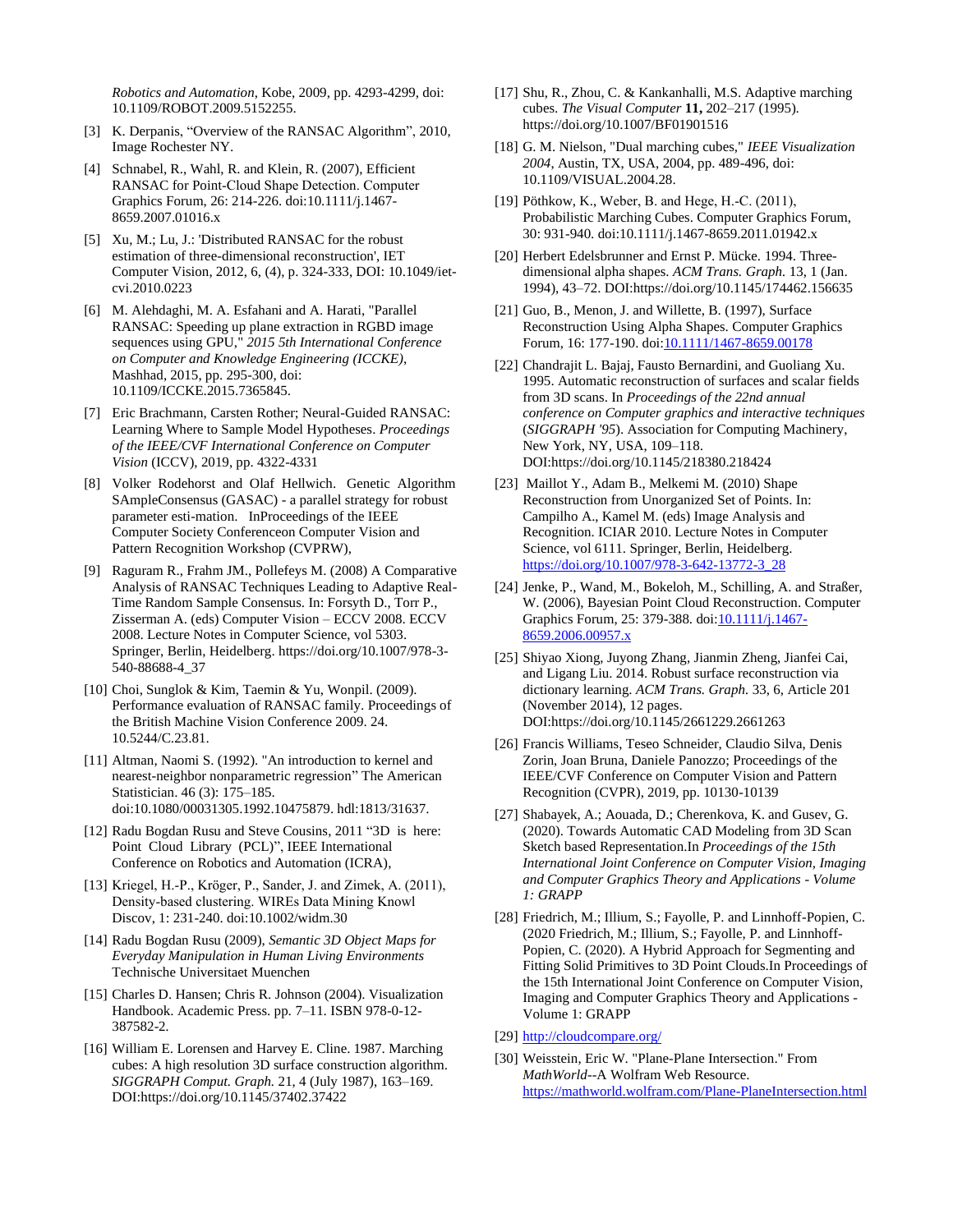- [31] Szymon Rusinkiewicz, Olaf Hall-Holt, and Marc Levoy. Real-time 3d modelacquisition. Association for Computing Machinery, 2002. https://dl.acm.org/doi/abs/10.1145/566654.566600.
- [32] Z.L.Wanga J.C.M.Teoa C.K.Chuia S.H.Ongbc C.H.Yanb S.C.Wangd H.K.Wonge S.H.Teoh, Computational biomechanical modelling of the lumbar spine using marching-cubes surface smoothened finite element voxel meshing (2005), *Computer Methods and Programs in Biomedicine*
- *[33]* Akira Kato L. Monika Moskal Peter Schiess Mark E.Swanson Donna Calhoun Werner Stuetzle, Capturing tree crown formation through implicit surface reconstruction using airborne lidar data (2009), *Remote Sensing of Environment*
- [34] Reverse Engineering, Josef Hoschek Werner Dankwort (1996), ISBN 978-3-322-84819-2